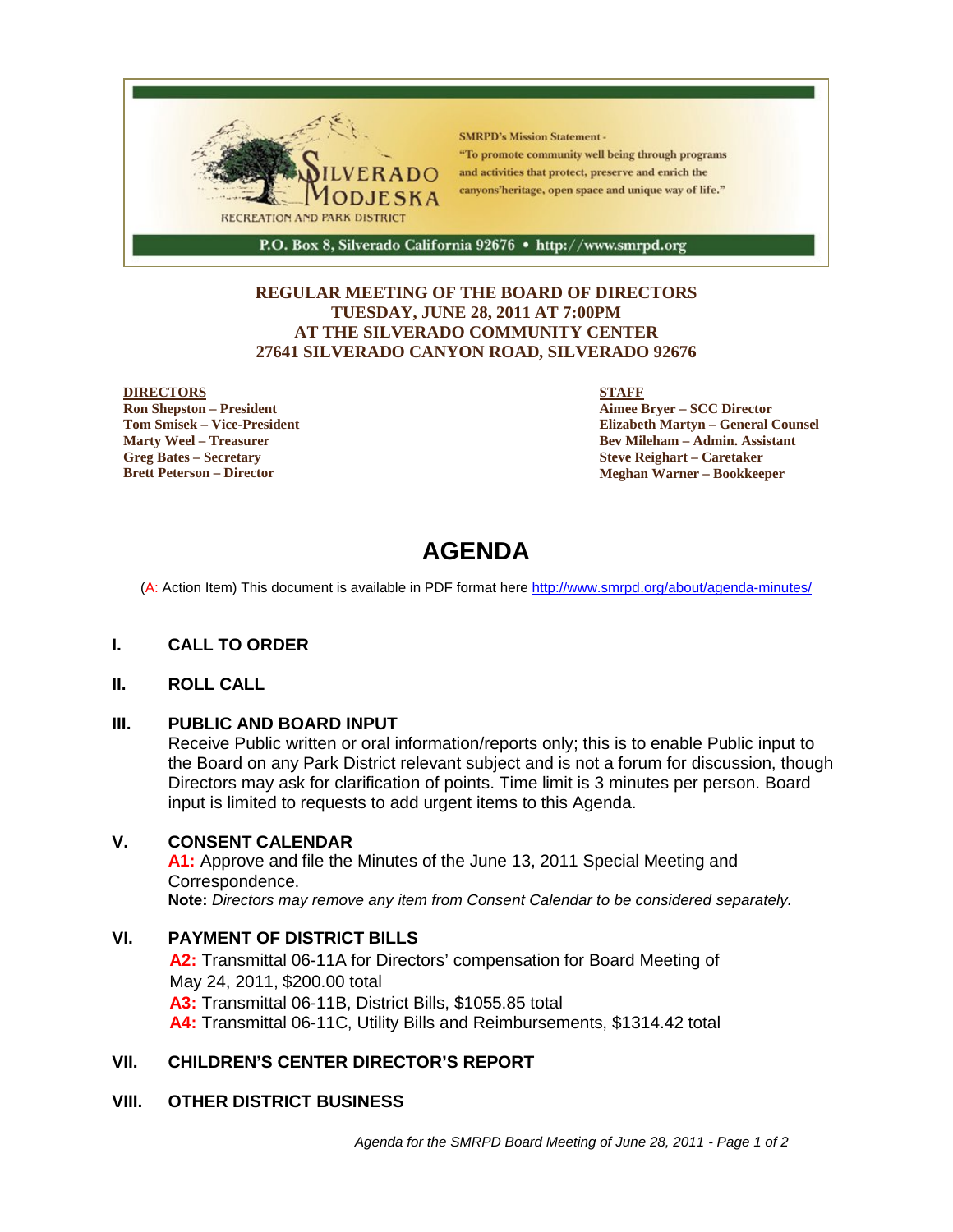- (A) CalEMA/FEMA Update Greg Bates
- (B) Weed Abatement Greg Bates
- (C) District Operations Restructure ad hoc District Restructure Committee exploration. Board will have final approval.
- (D) Consultant for various projects Measure M Plan, Black Star Plan, funding opportunities, volunteer recruitment, others to be identified in District Restructure Committee, Board will have final approval.
- (E) **DIRECTOR'S COMMENTS: Pursuant to Government Code §54954.2** members of the Board of Directors or Staff may ask questions for clarification, make brief announcements, make brief reports on their activities. The Board or a Board member may provide a reference to Staff or other resources for factual information, request Staff to report back at a subsequent meeting concerning any matter, or direct that a matter of business be placed on a future Agenda.
	- (1) Director Smisek (2) Director Bates (3) Director Peterson
	- (4) Director Weel (5) Director Shepston

# **IX. COMMITTEES**

*NOTE: There will be no discussion of Committee issues unless agendized below or added to the Agenda by majority vote of the Board in Section III to address issues that require immediate attention for reasons to be explained in the motion to add. Other comments can be made under Director Comments.*

# **STANDING COMMITTEES AND REPRESENTATIVES:**

- (A) **RECREATION** (Peterson)
- (B) **FINANCE** (Weel)
- (C) **PERSONNEL** (Shepston)
- (D) **OPEN SPACE AND TRAILS** (Peterson, Bates)
- (E) **FACILITIES MAINTENANCE AND SAFETY** (Weel, Peterson)

### **AD HOC COMMITTEES & REPRESENTATIVES:**

- (F) **ISDOC REPRESENTATIVE (**Shepston)
- (G) **PRESERVATION & RESTORATION** (Smisek)
- (H) **COMMUNICATIONS & DISTRICT OUTREACH** (Smisek)
- (I) **SILVERADO CHILDREN'S CENTER** (Weel) **Children's Center Advisory Committee** (Weel, Bryer) (Public Members: Dawn Lynch, Julia Jones-Tester, Deborah Johnson)

## **X. ADJOURNMENT**

The next regular meeting of the Board of Directors will be at the Silverado Community Center, 27641 Silverado Canyon Road at 7:00 PM on July 26, 2011.

Materials related to an item on this agenda submitted after distribution of the agenda packet are either available for public inspection at the Silverado Library, or posted on the SMRPD website at http://www.smrpd.org/about/agenda-minutes/. Materials prepared by SMRPD will be available at the meeting, those provided by others after the meeting.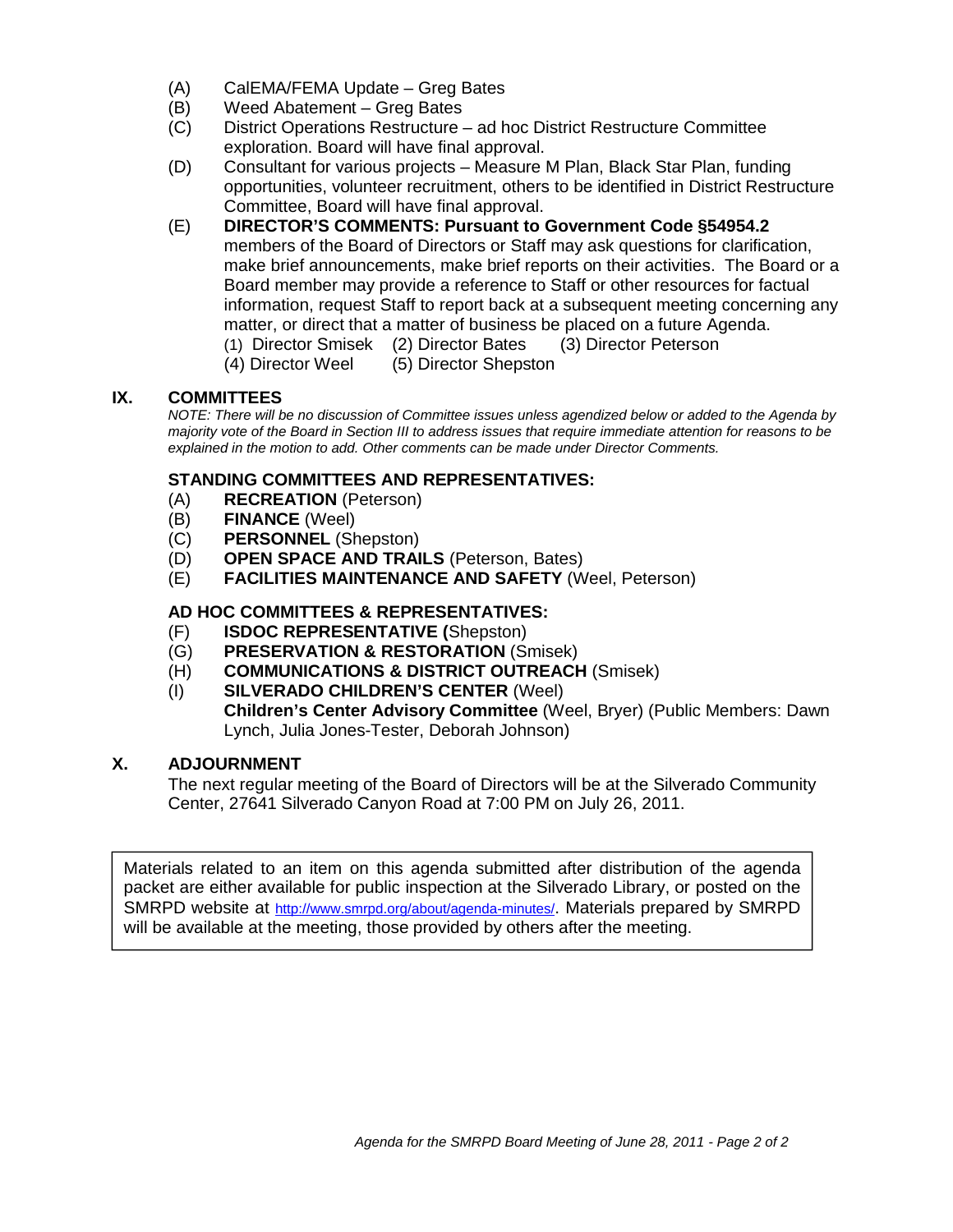

**SMRPD's Mission Statement -**"To promote community well being through programs and activities that protect, preserve and enrich the canyons'heritage, open space and unique way of life."

P.O. Box 8, Silverado California 92676 · http://www.smrpd.org

## SPECIAL MEETING OF THE BOARD OF DIRECTORS

# JUNE 13TH , 2011 AT 7:00 PM

# AT THE SILVERADO COMMUNITY CENTER

### 27641 SILVERADO CANYON ROAD, SILVERADO 92676

#### **DIRECTORS** STAFF

Ron Shepston - President Aimee Bryer - Scc Director

Tom Smisek - Vice President Elizabeth Martyn - General Counsel

Greg Bates – Secretary Bev Mileham - Admin. Assistant

Marty Weel - Treasurer Steve Reighart - Caretaker

Brett Peterson - Director Meghan Warner - Bookkeeper

# MINUTES

(A: Action Item) This document is available in PDF format at http://www.smrpd.org

### **CALL TO ORDER**

The meeting was called to order at 7:10 PM by Director Shepston, who acted as chairperson.

### **ROLL CALL**

Directors, Shepston, Smisek, Peterson, and Bates, Caretaker Steve Reighart, Silverado Children's Center Aimee Bryer, and Admin. Assist. Mileham

### **PUBLIC ATTENDANCE**

Linda May, Chay Peterson, Debbie Johnson, Mary Schreiber, Mike Colgan, Bob Hunt, Sherry Meddick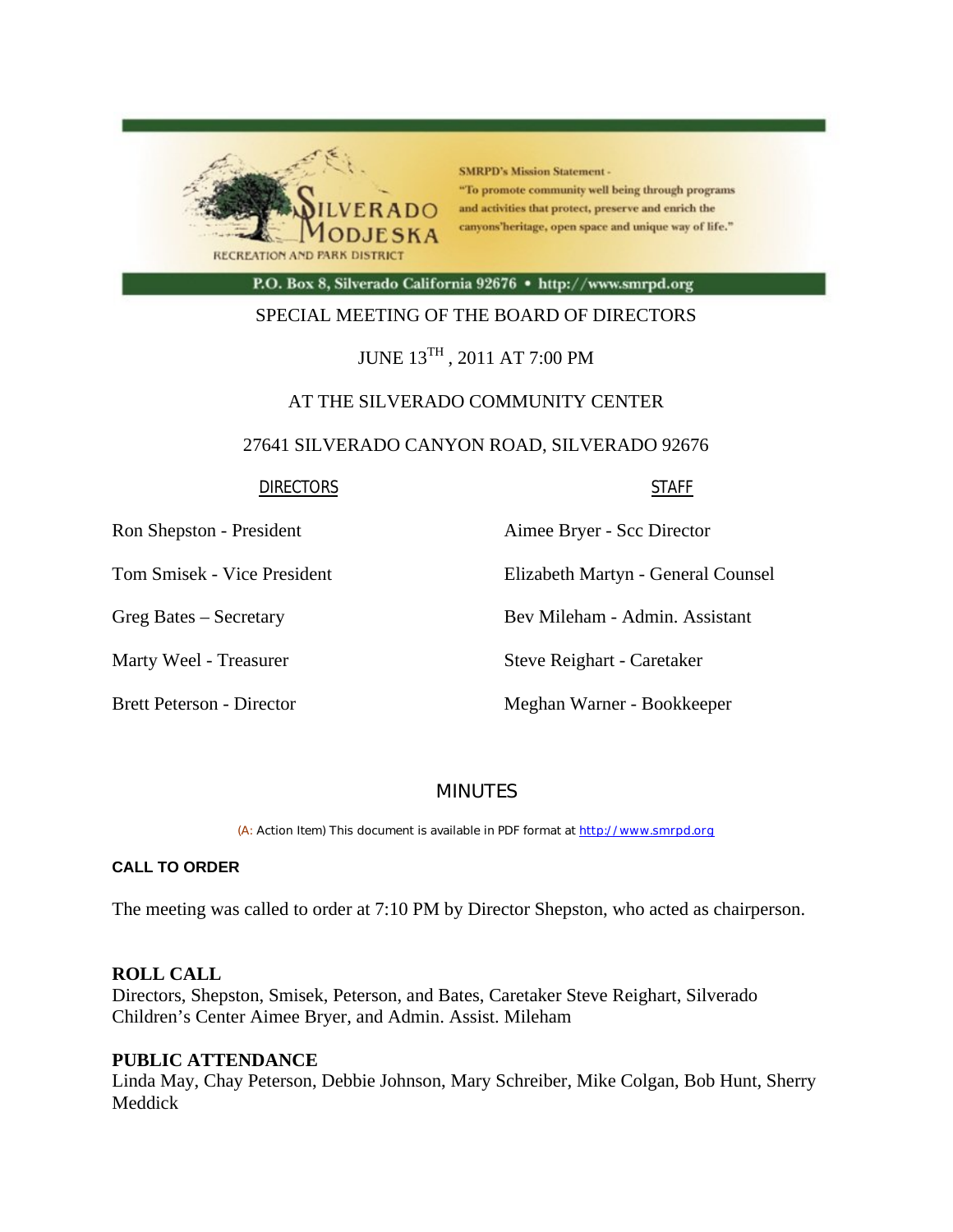# **DISCUSS CHILDRENS CENTER FINANCES**

Director Aimee Bryer and Director Smisek investigated which was originally thought to be a \$12,000 financial loss at the Silverado Childrens Center

It appears that there was a mis-reading in a column that was in quick books accounting, whereby a 2010 loss carried over to this year's column. The SMRPD directors thought it was urgent to discuss the loss calling for the Special Board Meeting. After meeting and consulting with the Bookkeeper Meghan Warner, it was thankfully found to be a false alarm.

The Children's Center will actually be in a profit margin after it is able to collect past due tuitions.

The Bookkeeper will work on contacting and collecting the fees from the families.

ICL wants to pay to use the Children Centers parking lot on weekends for hikes.

# **APPROVAL OF CONTACT FOR FEMA SMALL PROJECT**

Linda May received two bids for restoration projects, created by the recent mudslides, that needed to be done at the Silverado Community Center. The Directors considered and reviewed both.

### **1st ACTION: Director Bates made a motion to accept the Community Construction contract bid in the amount of \$5,578.65. Director Smisek seconded. Unanimously approved.**

The Directors then discussed grading and engineering permits, that would be needed and would add to the cost of the projects. The contractor would seek these permits.

The permits may be postponed though in light of the protected and endangered Arroyo Toad. Permits may have to wait until the mating season is over which may prolong the project. Sherry Meddick suggested that the Directors seek advise from an Arroyo Toad habitat expert Robert Haus and have him be included in the process. He could advise on safe timing for the Toad before the work begins.

2<sup>nd</sup> ACTION: Director Bates made a motion to accept the bid from MESCO, Inc in the amount of **\$7,325.95, to remove depris. Contingent upon getting permits and other needed information to be approved by the board. Director Smisek seconded. Unanimously approved.**

### **ADJOURNMENT**

The Meeting was adjourned AT 8:30 PM. The next Regular Meeting of the Board of Directors will be at the Silverado Community Center, 27641 Silverado Canyon Road at 7:00PM on Tuesday June 28<sup>th</sup> 2011.

**relief tools, as long as Modjeska can use their shed to store BBQs in their shed.**

**Director Bates seconded. Unanimously approved.**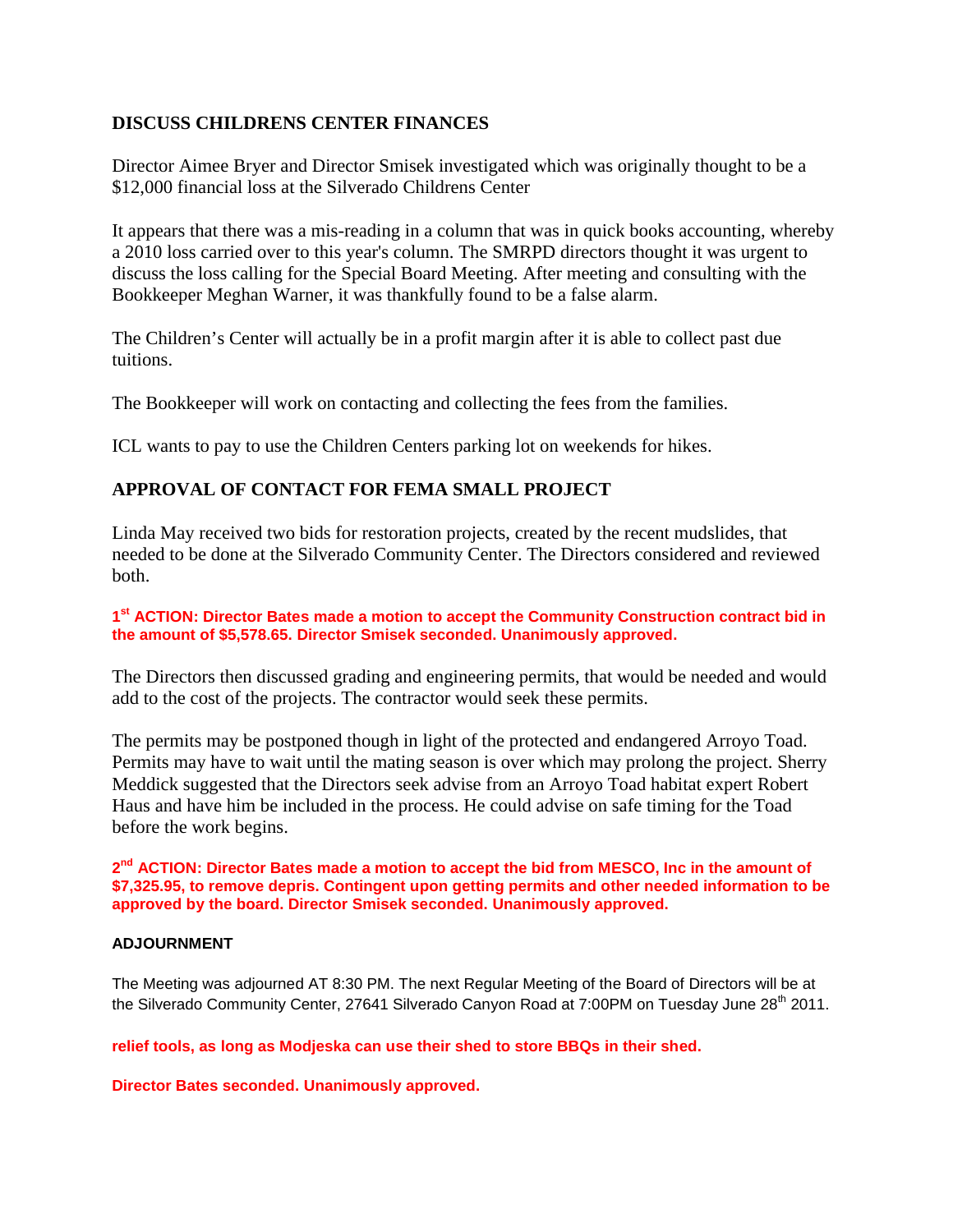# **( C )**

Director Smisek presented a new emblem for SMRPD. There was quite a discussion about the emblem and new ideas were raised. The Directors decided to allow the community to give their own input and ideas for a new emblem. Bob Hunt and Judy Myers will work on this and report at the next Regular Meeting.

# **( D )**

.

LindaMay has a tentative schedule for getting the reimbursements from the Insurance company. Also she has been receiving bids for the work needed to be done At the Silverado community center created by the mudslides in December.

The damage includes replacement of the Caretakers residence, water damage in bldg. A, dirt removal behind Caretakers residence and replacement of retaining wall, with a catch basin.

# **DIRECTORS COMMENTS**

Director Bates and Director Shepston met with IRC to discuss potential future partnerships.

Director Bates is working with Linda May on the Silverado community center flood damage. He will consult the attorney with questions they have about the bidding process.

Director Bates has asked Bob Hunt to meet with him to discuss the financials.

Director Shepston has asked if anyone can help with the SMRPD website and communications.

The Open Space committee meeting was cancelled for lack of a quorum.

# **ADJOURNMENT**

The Meeting was adjourned AT 9:10 PM. The next regular meeting of the Board of Directors will be at the Silverado Community Center, 27641 Silverado Canyon Road at 7:00PM on Tuesday June  $28<sup>th</sup> 2011$ .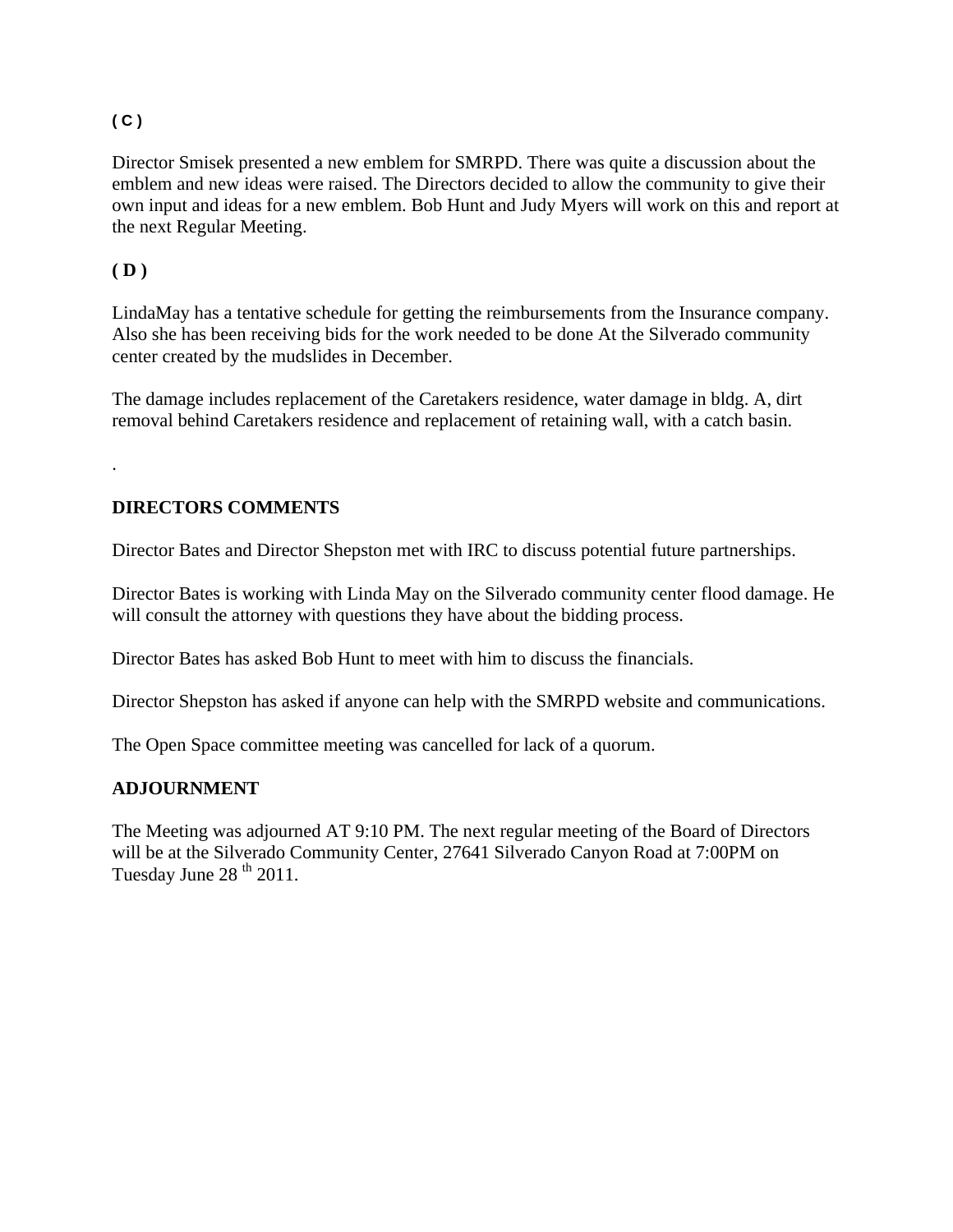# **LOCALLY GOVERNED DISTRICT DATE: 06/24/11 CLAIMS TRANSMITTED FOR PAYMENT <b>REPORT** REPORT 06-11A

PO Box 8 DRAW THIS CHECK FROM<br>Silverado, CA 92676 **PUND: 728 BUDGET CON** 

Sil-Mod Rec. and Parks Dist. THE COUNTY AUDITOR IS AUTHORIZED TO<br>PO Box 8 Silverado, CA 92676 **FUND: 728 BUDGET CONTROL: 728** 

| PAYEE NAME AND ADDRESS<br>SOCIAL SECURITY /TAX ID                                                | <b>DATE</b><br><b>INVOICE #</b> | <b>DEPT</b><br><b>V700</b> | <b>OBJT</b><br>REV/<br><b>BS ACCT</b> | <b>UNIT</b><br>900 |          | <b>AMOUNT</b>           | <b>AC'S USE ONLY</b><br>DOC NUMBER | SC |
|--------------------------------------------------------------------------------------------------|---------------------------------|----------------------------|---------------------------------------|--------------------|----------|-------------------------|------------------------------------|----|
| <b>VC-4415</b><br><b>Brett Peterson</b><br>P.O. Box 613<br>Silverado, CA 92676                   | 5/24/2011                       | <b>V700</b>                | 0100                                  | 900                | \$       | 50.00                   |                                    |    |
| <b>VC-4543</b><br><b>Martin Weel</b><br>28614 Modjeska Canyon Road<br>Modjeska, CA 92676         |                                 | <b>V700</b>                | 0100                                  | 900                | \$<br>\$ | 50.00 1099              |                                    |    |
| <b>VC-9989</b><br>Ron Shepston<br>P.O. Box<br>31311 Silverado Canyon Road<br>Silverado, CA 92676 | 5/24/2011                       | <b>V700</b>                | 0100                                  | 900                | \$<br>\$ | $\blacksquare$<br>50.00 | 1099                               |    |
| <b>VC-9990</b><br>Greg Bates<br>28100 Modjeska Canyon Road<br>Modjeska, CA 92676                 | 5/24/2011                       | <b>V700</b>                | 0100                                  | 900                | \$<br>\$ | 50.00 1099<br>50.00     |                                    |    |
| <b>VC-1539</b><br><b>Tom Smisek</b><br>P.O. Box 374<br>Silverado, CA 92676                       | 5/24/2011                       | <b>V700</b>                | 0100                                  | 900                | \$<br>\$ | 50.00 1099<br>50.00     |                                    |    |
|                                                                                                  |                                 |                            |                                       |                    | \$       | 50.00 1099              |                                    |    |

The claims listed above totaling **\$200.00** of the Board of Directors of this District and I certify that the payees named who are described in Government Code Section 3101 have taken an oath or affirmation required by Government Code Section 3102. are approved for payment pursuant to an order entered in the Minutes

\_\_\_\_\_\_\_\_\_\_\_\_\_\_\_\_\_\_\_\_\_\_\_\_\_\_\_\_\_\_ \_\_\_\_\_\_\_\_\_\_\_\_\_\_\_\_\_\_\_\_\_\_\_\_\_\_\_\_\_\_\_\_\_ \_\_\_\_\_\_\_\_\_\_\_\_\_\_\_\_\_\_\_\_\_\_\_\_\_\_\_\_\_\_\_\_\_\_

APPROVED BY COUNTERSIGNED BY ATTESTED AND/OR COUNTERSIGNED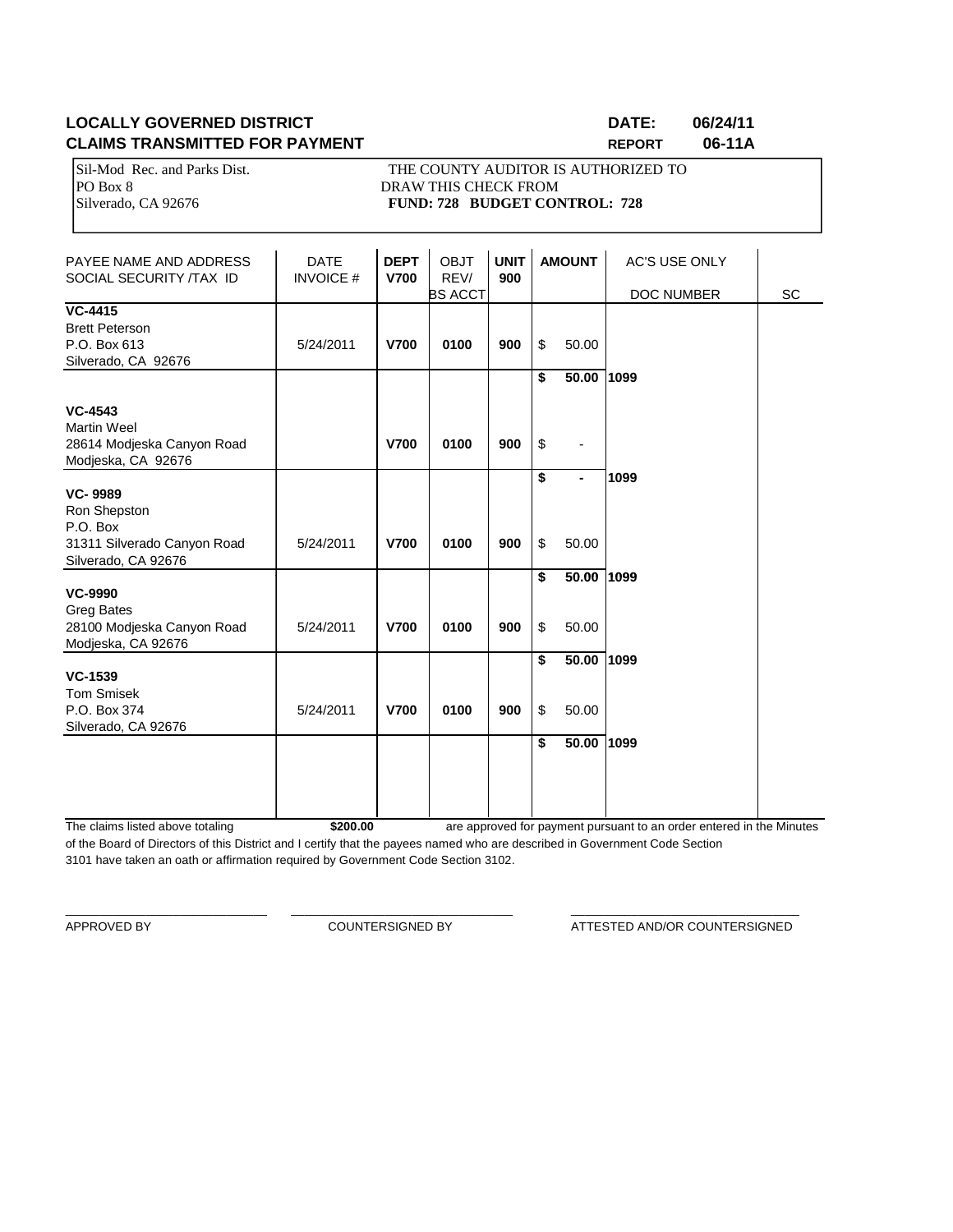| <b>LOCALLY GOVERNED DISTRICT</b>      | <b>DATE:</b> | 6/24/2011 |
|---------------------------------------|--------------|-----------|
| <b>CLAIMS TRANSMITTED FOR PAYMENT</b> | <b>REPOR</b> | 06-11B    |

| <b>CLAIMS TRANSMITTED FOR PAYMENT</b> |                                                    |             |                |             |                 | <b>REPORT</b> | 06-11B |    |
|---------------------------------------|----------------------------------------------------|-------------|----------------|-------------|-----------------|---------------|--------|----|
| Sil-Mod Rec. and Parks Dist.          | THE COUNTY AUDITOR IS AUTHORIZED TO                |             |                |             |                 |               |        |    |
| P.O.Box 8                             | DRAW THIS CHECK FROM FUND: 728 BUDGET CONTROL: 728 |             |                |             |                 |               |        |    |
| Silverado, CA 92676                   |                                                    |             |                |             |                 |               |        |    |
| PAYEE NAME AND ADDRESS                | <b>DATE</b>                                        | <b>DEPT</b> | <b>OBJT</b>    | <b>UNIT</b> | <b>AMOUNT</b>   | AC'S USE ONLY |        |    |
| SOCIAL SECURITY /TAX ID               | <b>INVOICE#</b>                                    | <b>V700</b> | REV/           | 900         |                 |               |        |    |
|                                       |                                                    |             | <b>BS ACCT</b> |             |                 | DOC NUMBER    |        | SC |
|                                       | INVOICE #CS7982                                    | <b>V700</b> | 1400           | 900         | \$77.00         |               |        |    |
| <b>VC-2027</b>                        | INVOICE #9610                                      | <b>V700</b> | 1400           | 900         | \$340.00        |               |        |    |
| COOKSMITH LANDSCAPING                 | INVOICE #9687                                      | <b>V700</b> | 1400           | 900         | \$11.00         |               |        |    |
| 630 N. TUSTIN AVE #1518               | INVOICE #9594                                      | <b>V700</b> | 1400           | 900         | \$235.00        |               |        |    |
| ORANGE, CA 92867                      | INVOICE #9675                                      | <b>V700</b> | 1400           | 900         | \$11.00         |               |        |    |
|                                       |                                                    |             |                |             | \$674.00        |               |        |    |
|                                       |                                                    |             |                |             |                 |               |        |    |
| <b>VC-2760</b>                        |                                                    |             |                |             |                 |               |        |    |
| <b>MEGHAN WARNER</b>                  |                                                    |             |                |             |                 |               |        |    |
| P.O. BOX 177                          | INVOICE #11-77                                     | V700        | 1900           | 900         | \$250.00        |               |        |    |
| SILVERADO, CA 92676                   |                                                    |             |                |             |                 |               |        |    |
|                                       |                                                    |             |                |             | \$250.00 1099   |               |        |    |
| <b>VC-4740</b>                        |                                                    |             |                |             |                 |               |        |    |
| HOME DEPOT                            |                                                    |             |                |             |                 |               |        |    |
| PO BOX 183176                         | INVICE DATED: 06/05/11                             | V700        | 1400           | 900         | \$154.46        |               |        |    |
| COLUMBUS, OH 43218                    |                                                    |             |                |             |                 |               |        |    |
|                                       |                                                    |             |                |             | \$154.46 1099   |               |        |    |
|                                       |                                                    |             |                |             |                 |               |        |    |
| <b>VC-2865</b>                        | INVOICE #3004                                      | V700        | 1900           | 900         | \$705.00        |               |        |    |
| <b>STEVE REIGHART</b>                 | INVOICE #3005                                      | V700        | 1900           | 900         | \$525.00        |               |        |    |
| 27641 SILVERADO CYN ROAD              | INVOICE #3006                                      | V700        | 1900           | 900         | \$90.00         |               |        |    |
| SILVERADO, CA 92676                   |                                                    |             |                |             |                 |               |        |    |
|                                       |                                                    |             |                |             | \$1,320.00 1099 |               |        |    |
|                                       |                                                    |             |                |             |                 |               |        |    |
| *W-9 ATTACHED*                        |                                                    |             |                |             |                 |               |        |    |
| <b>LINDA MAY</b>                      |                                                    |             |                |             |                 |               |        |    |
| P.O. BOX 244                          | INVOICE #2011-5-26-2                               | V700        | 1900           | 900         | \$1,055.85      |               |        |    |
| SILVERADO, CA 92676                   |                                                    |             |                |             |                 |               |        |    |
|                                       |                                                    |             |                |             | \$1,055.85 1099 |               |        |    |
|                                       |                                                    |             |                |             |                 |               |        |    |
|                                       |                                                    |             |                |             |                 |               |        |    |
|                                       |                                                    |             |                |             |                 |               |        |    |
|                                       |                                                    |             |                |             |                 |               |        |    |
|                                       |                                                    |             |                |             |                 |               |        |    |
|                                       |                                                    |             |                |             |                 |               |        |    |
|                                       |                                                    |             |                |             |                 |               |        |    |
|                                       |                                                    |             |                |             |                 |               |        |    |
|                                       |                                                    |             |                |             |                 |               |        |    |
|                                       |                                                    |             |                |             |                 |               |        |    |
|                                       |                                                    |             |                |             |                 |               |        |    |
|                                       |                                                    |             |                |             |                 |               |        |    |
|                                       |                                                    |             |                |             |                 |               |        |    |
|                                       |                                                    |             |                |             |                 |               |        |    |
|                                       |                                                    |             |                |             |                 |               |        |    |
|                                       |                                                    |             |                |             |                 |               |        |    |
|                                       |                                                    |             |                |             |                 |               |        |    |
|                                       |                                                    |             |                |             |                 |               |        |    |
|                                       |                                                    |             |                |             |                 |               |        |    |
|                                       |                                                    |             |                |             |                 |               |        |    |
|                                       |                                                    |             |                |             |                 |               |        |    |
|                                       |                                                    |             |                |             |                 |               |        |    |
|                                       |                                                    |             |                |             |                 |               |        |    |

The claims listed above totaling **\$3,454.31** are approved for payment pursuant to an order entered in the Minutes

of the Board of Directors of this District and I certify that the payees named who are described in Government Code Section 3101 have taken an oath or affirmation required by Government Code Section 3102.

\_\_\_\_\_\_\_\_\_\_\_\_\_\_\_\_\_\_\_\_\_\_\_\_\_\_\_ \_\_\_\_\_\_\_\_\_\_\_\_\_\_\_\_\_\_\_\_\_\_\_\_\_\_\_\_\_\_\_\_ \_\_\_\_\_\_\_\_\_\_\_\_\_\_\_\_\_\_\_\_\_\_\_\_\_\_\_\_\_\_\_\_\_\_\_\_\_\_

APPROVED BY **COUNTERSIGNED BY COUNTERSIGNED BY ATTESTED AND/OR COUNTERSIGNED**